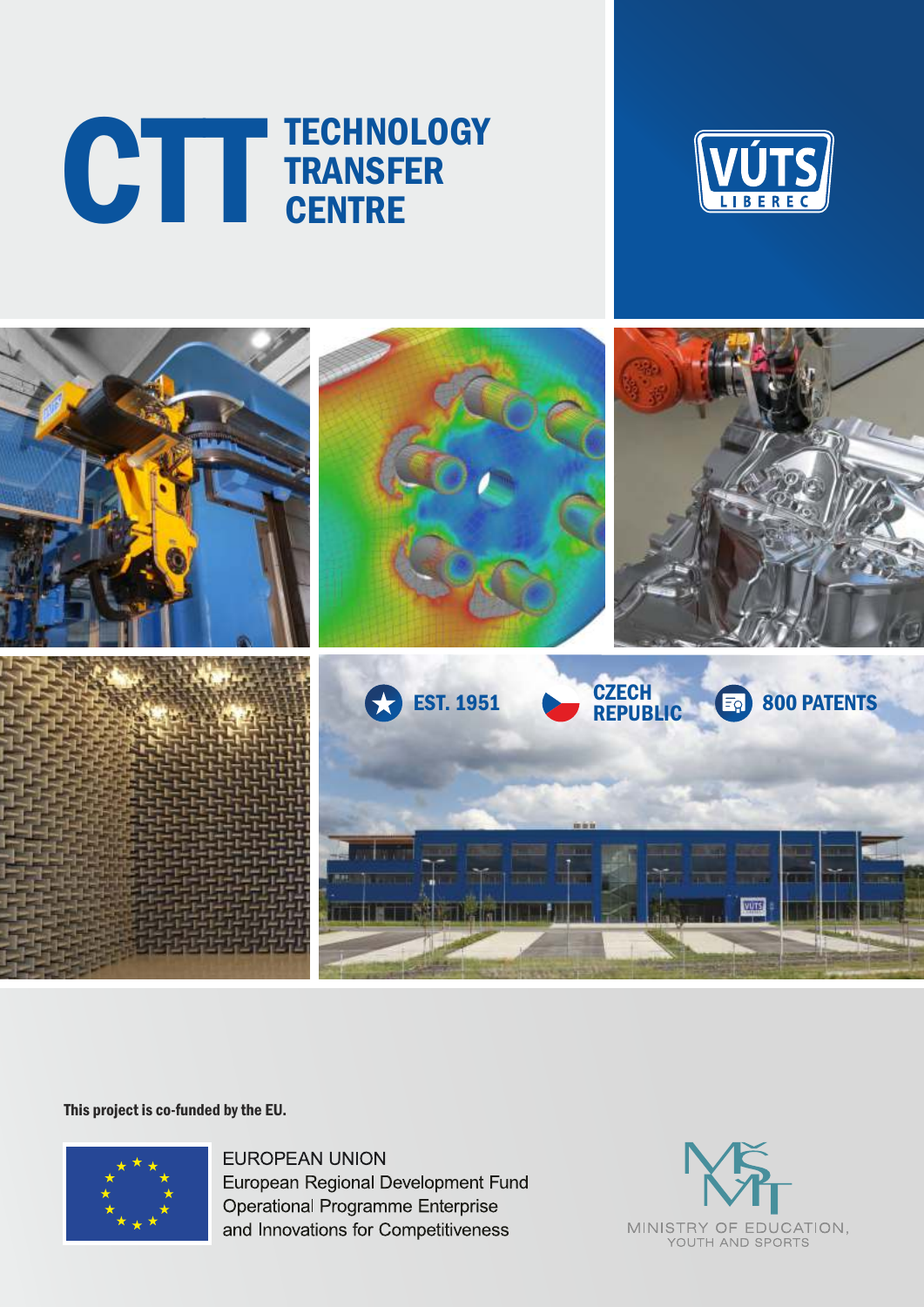**Project name according to Ms2014+:** Technology Transfer Centre VÚTS Liberec Project registration number according to Ms2014+: CZ.02.2.69/0.0/0.0/16\_014/0000642 **Priority axis:** 2 – Development of higher education institutions and human resources for research and development Investment priority: 1 – Improving the quality and efficiency and access to tertiary and equivalent education, especially in the case of disadvantaged groups in order to increase participation and the level of achieved education

### Basic information about the project

- Start date of the project: 1st April 2017
- Start date of physical implementation of the project: 1st April 2017
- Total duration of the project: 36 months
- Date of physical completion of the project: 31st March 2020

### Abstract of the project

The project focuses on streamlining and improving the process of commercialization and transfer of R & D outputs and results into practice. In this research organization, it will be set up a centre of technology transfer and ensured its staffing with experienced workers including their professional growth. Managing and organizational standards will be developed and processes for effective transfer implementation will be set up. Activities related to the promotion of the centre and its own technological scouting will be operatively carried out.

### Goal of the project

- Creating the technology transfer centre in VÚTS and its integration into the organizational structure;
- Staffing of the centre (current and newly recruited staff);
- Professional development of the centre staff (education and skills upgrading);
- Securing the material and technical conditions for an effective transfer of technology (acquisition of necessary equipment);
- Institutionalization of the technology transfer system at the level of our organization (creation and revision of managing documents and directives);
- Development of active communication and cooperation of technology transfer managers with research and development staff;
- Stimulating R & D personnel to an active and responsible approach when creating and in particular searching for potential for market application of R & D results;
- Development of links with the application and industrial spheres;
- Eliminating the negative aspects and barriers to cooperation and communication on the part of companies;
- Developing links with similarly focused centres.

### "This project is co-funded by the EU."



**FUROPFAN UNION** European Regional Development Fund **Operational Programme Enterprise** and Innovations for Competitiveness

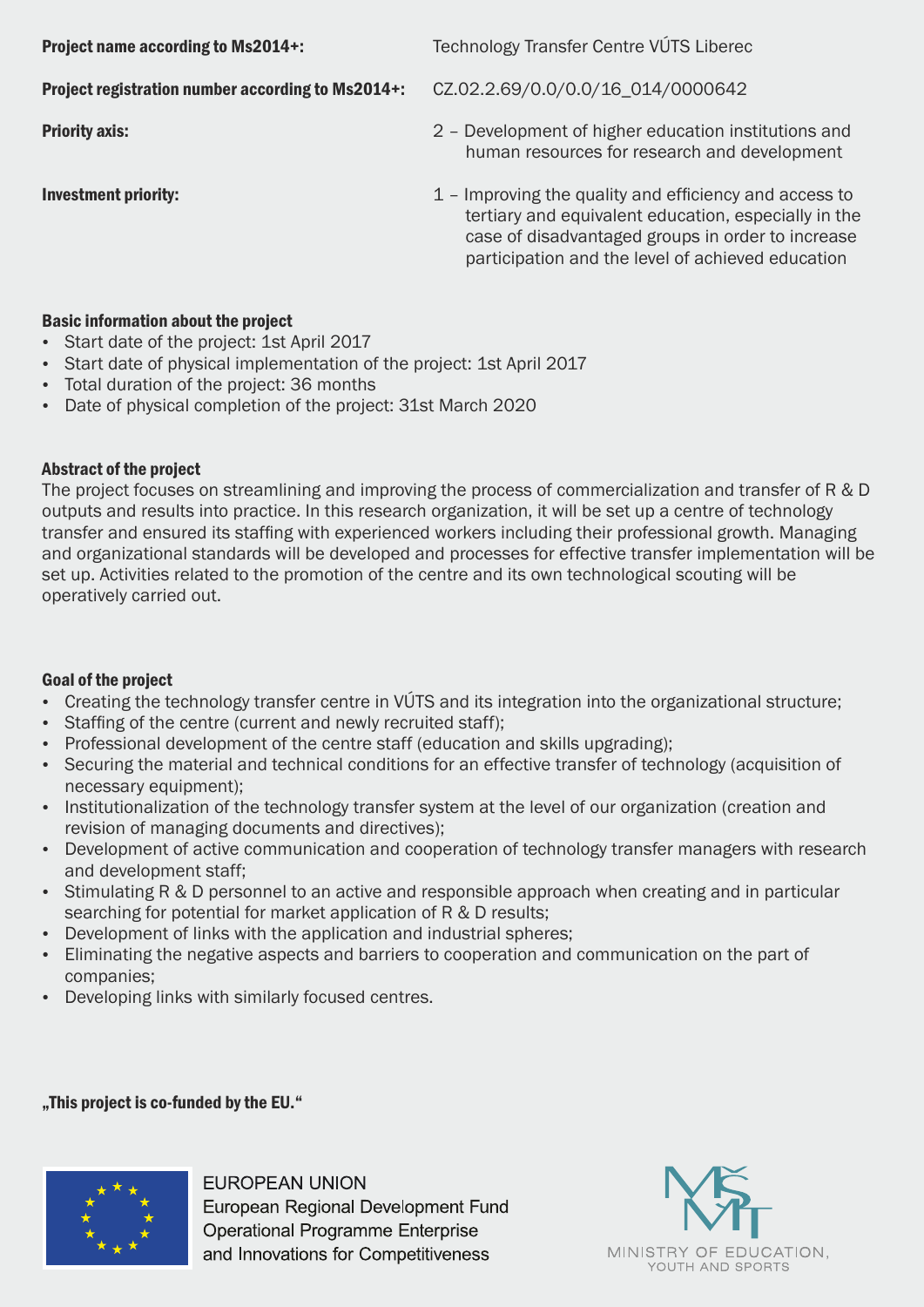

## YOUR PARTNER FOR RESEARCH, DEVELOPMENT AND INNOVATIONS

## OUR R&D **ACTIVITIES**

**TECHNOLOGY TRANSFER CENTRE** CTT

## **TEXTILE** EQUIPMENT

designs and constructions for special textile applications

## **DESIGN** OF MACHINERY AND EQUIPMENT

methods and procedures in designing machinery and equipment for processing industry





### **MECHATRONICS**

mechatronic systems for controlling and driving working elements of mechanisms and machines



## **COMPUTATIONS** AND SIMULATIONS

mathematical modelling of properties and behaviour of machine units including their interaction with surroundings

### MEASUREMENTS

methods and apparatuses for measuring technical parameters of machinery and equipment